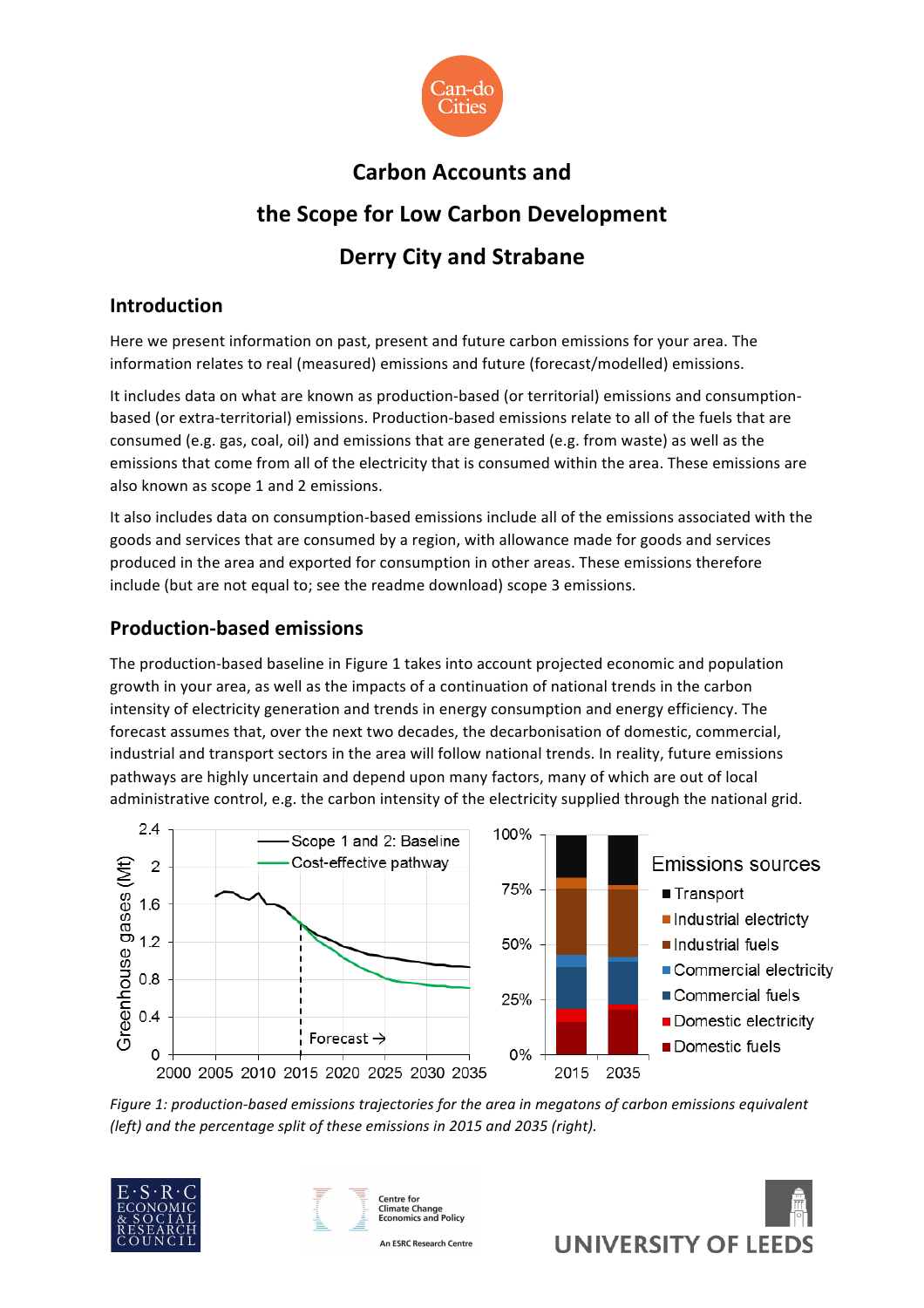

The 'cost-effective' pathway in Figure 1 considers savings that could be achieved if all of the energy efficient and low carbon options that at least covered their costs (including purchase, installation, maintenance) over their life time were adopted. Estimates here are made based upon more detailed analysis we have undertaken for other major UK cities, combined with local emissions and population data. We consider domestic (housing), commercial (public and private non-residential buildings), industrial and in-area transport (excluding public transport) sectors. Far more significant savings could be made if investment was also made in other low carbon options that are not attractive from this direct, narrow, economic perspective. This analysis can be provided on request.

## **Consumption-based emissions**

Consumption-based emissions, which are all the emissions associated with the goods and services that are consumed by a region, are more difficult to calculate than production-based emissions. For example, when an electronic device is purchased by a person, an estimate must be made of the emissions involved in mining the raw materials, manufacturing the device, and transporting it to the UK retailer, and these emissions must then be assigned to the area's consumption-based emissions account. Rather than calculating this for every item, economic data is used that tracks all the transactions between different sectors of the economy and different countries. This leads to aggregate estimates of an area's consumption-based carbon impact, as shown in Figure 2.

In this figure, the differences between consumption- and production-based emissions can be seen. In industrialised, or post-industrialising countries such as the UK (as opposed to industrialising, or preindustrial, countries), consumption-based emissions are often two to three times larger than production-based emissions. Note also that Figure 2 should be viewed as illustrative: the forecast assumes a continuation of recent trends in the global carbon intensity of production and of recent (national and local) trends in spending and consumption. Further, the calculated breakdown of emissions shown here is for Birmingham. Local analysis can be provided on request.



Figure 2: consumption-based emissions trajectories for the area's total consumption-based, and *production-based emissions.*





Centre for **Climate Change<br>Economics and Policy** 

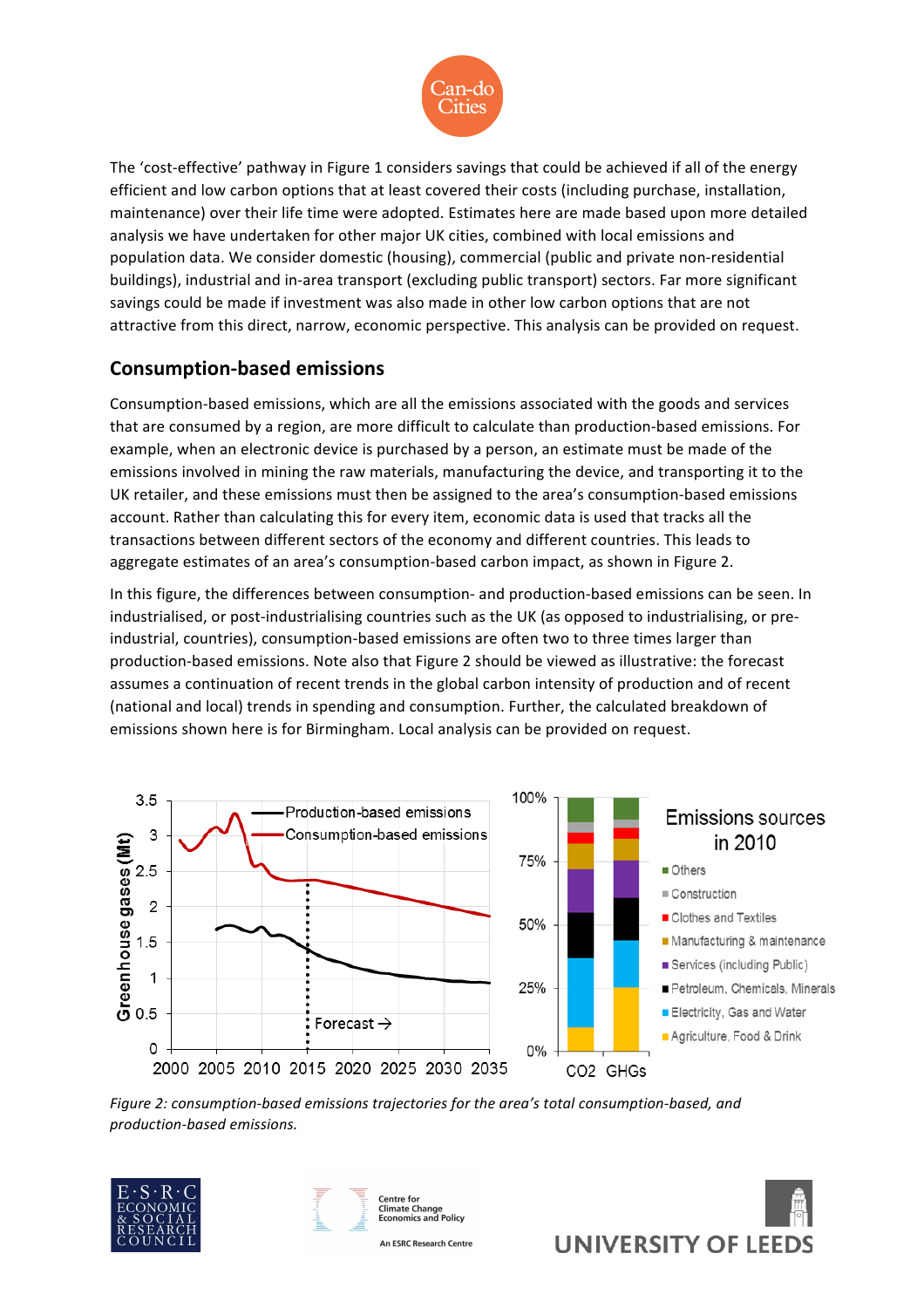

## **The Most Cost and Carbon Effective Options**

Below are tables of the potentially most carbon effective (Table 1) and cost-effective (Table 2) options available for reducing production-based emissions. These tables are based on data from a representative UK city of 1 million inhabitants, and include high-level categories such as 'domestic insulation', which includes an aggregate estimate of savings for various types of cost-effective insulation over the full area. More refined data specific to each local authority can be calculated on request, but such data is not presented here.

#### Table 1: The Most Carbon Effective Options, with scale of savings based on a typical UK city of 1 million inhabitants.

| Carbon<br><b>Effectiveness</b> | Cumulative<br>carbon savings<br>over next decade | <b>Measure</b>                                                                                                                                                                                                                                                                    | Sector                                                                            |
|--------------------------------|--------------------------------------------------|-----------------------------------------------------------------------------------------------------------------------------------------------------------------------------------------------------------------------------------------------------------------------------------|-----------------------------------------------------------------------------------|
| <b>Highly</b><br>effective     | 1 to 5 Mt $CO2$                                  | Heating (boilers, heat pumps, controls)<br><b>Insulation</b> (cost-effective insulation: cavity, loft and floor)<br>Cooling in retail buildings<br><b>Boilers and Steam Piping</b> (cost-effective measures)<br><b>Demand reduction</b> (minor; heating, lighting and appliances) | <b>Domestic</b><br><b>Domestic</b><br>Commercial<br>Industrial<br><b>Domestic</b> |
| Very effective                 | 500 to 1000 kt<br>CO <sub>2</sub>                | <b>Insulation</b> (cost-effective fabric improvements)<br><b>Appliances</b> (refrigeration, cookers, TVs, washing machines)<br>Lighting (low energy)<br><b>Pumps</b> (cost-effective measures)                                                                                    | Commercial<br>Domestic<br><b>Domestic</b><br>Industrial                           |
| <b>Effective</b>               | 100 to 500 kt<br>CO <sub>2</sub>                 | Electric vehicles (cars, goods vehicles and buses)<br>Compressed Air Systems (cost-effective measures)                                                                                                                                                                            | <b>Transport</b><br>Industrial                                                    |